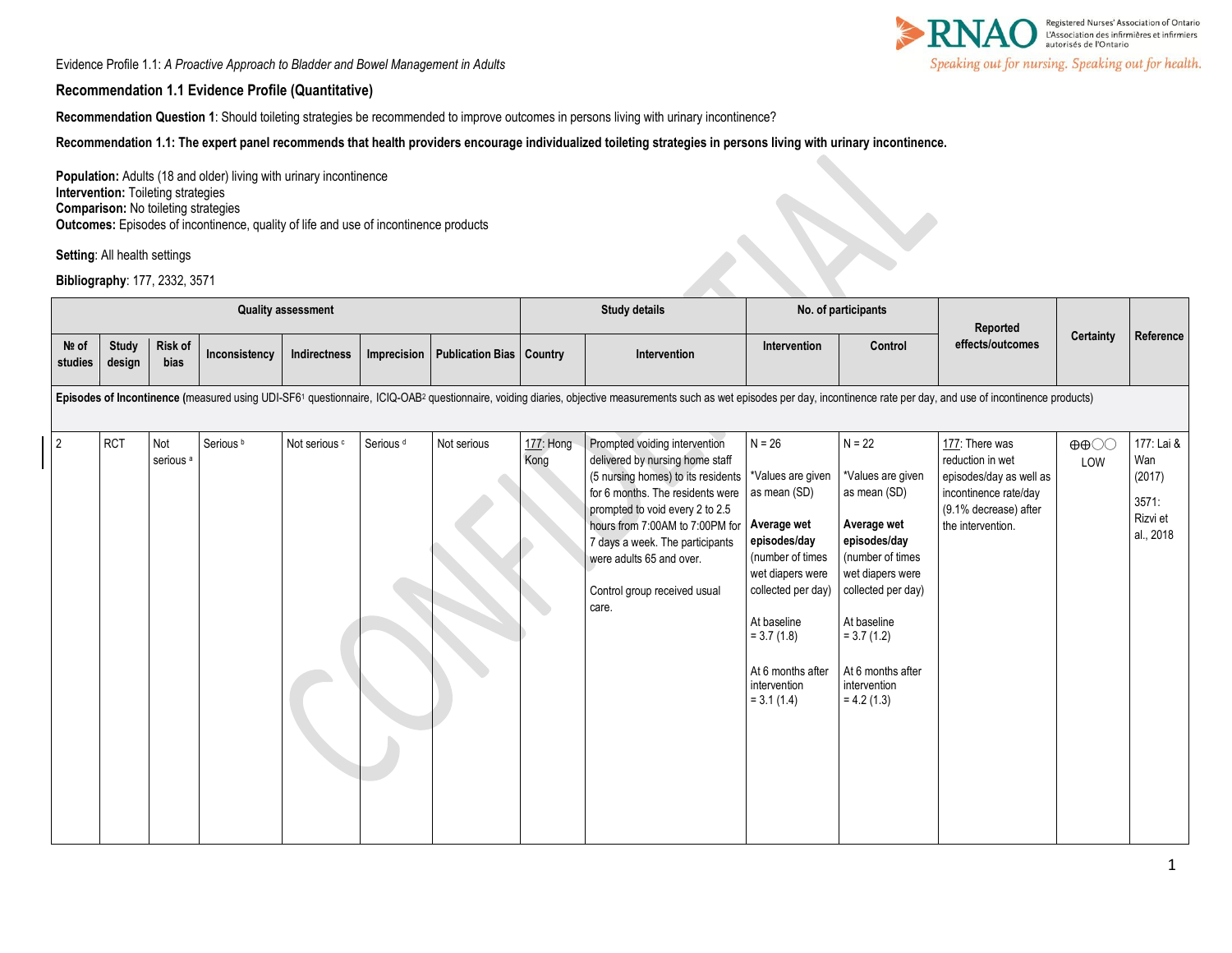

#### Evidence Profile 1.1: *A Proactive Approach to Bladder and Bowel Management in Adults*

**Quality assessment Study details No. of participants Reported effects/outcomes Certainty Reference № of studies Study design Risk of bias Inconsistency Indirectness Imprecision Publication Bias Country Intervention Intervention Control**  3571: Pakistan Bladder training (BT) sessions, which included urge suppression techniques, self-monitoring (voiding dairies) and life style modifications. The BT sessions were provided by physicians and incontinence nurses for 12 weeks. The initial training session was 20min and was reinforced on subsequent visits. Participants were all women between ages 22-65 years. **Average incontinence rate/day (%)** At baseline = 61.6 (29.0) At 6 months after intervention = 52.5 (22.6)  $N = 47$ Average incontinence score after treatment in BT  $arm = 4.77 \pm 5.5$  $(mean \pm SD)$ **Average incontinence rate/day (%)** At baseline = 61.8 (19.3) At 6 months after intervention = 70.4 (21.4)  $N = 47$ Average incontinence score before treatment in BT arm = 8.38±4.3  $(mean \pm SD)$ 3571: There was an average reduction of 3.1 in incontinence score in the intervention group. Overall, both studies demonstrated a reduction in episodes of incontinence with the use of a toileting intervention. 1 Quasiexperim ental study – prospect ive, before and after Very serious<sup>e</sup> Not serious Not serious Serious Not serious 2332: Korea 30 minutes systematized bladder training (BT) program, which consisted of :1) education of normal daytime frequency and amount; 2) watching videos of normal physiology of urination; 3) education of holding urine till a certain goal; 4) education on how to train the bladder including: a) refraining from going to the bathroom after feeling an urge to \*Values are presented as mean  $\pm$  SD **Average Incontinence Rates** A) Baseline  $(n=85) = 0.6 \pm 0.8$ B) 1st education No control The study reported a trend towards reduction in incontinence rates after 1st and 2nd education sessions compared to the baseline. ⨁◯◯◯ VERY LOW 2332: Lee et al., 2013

void, b) in order to stop thinking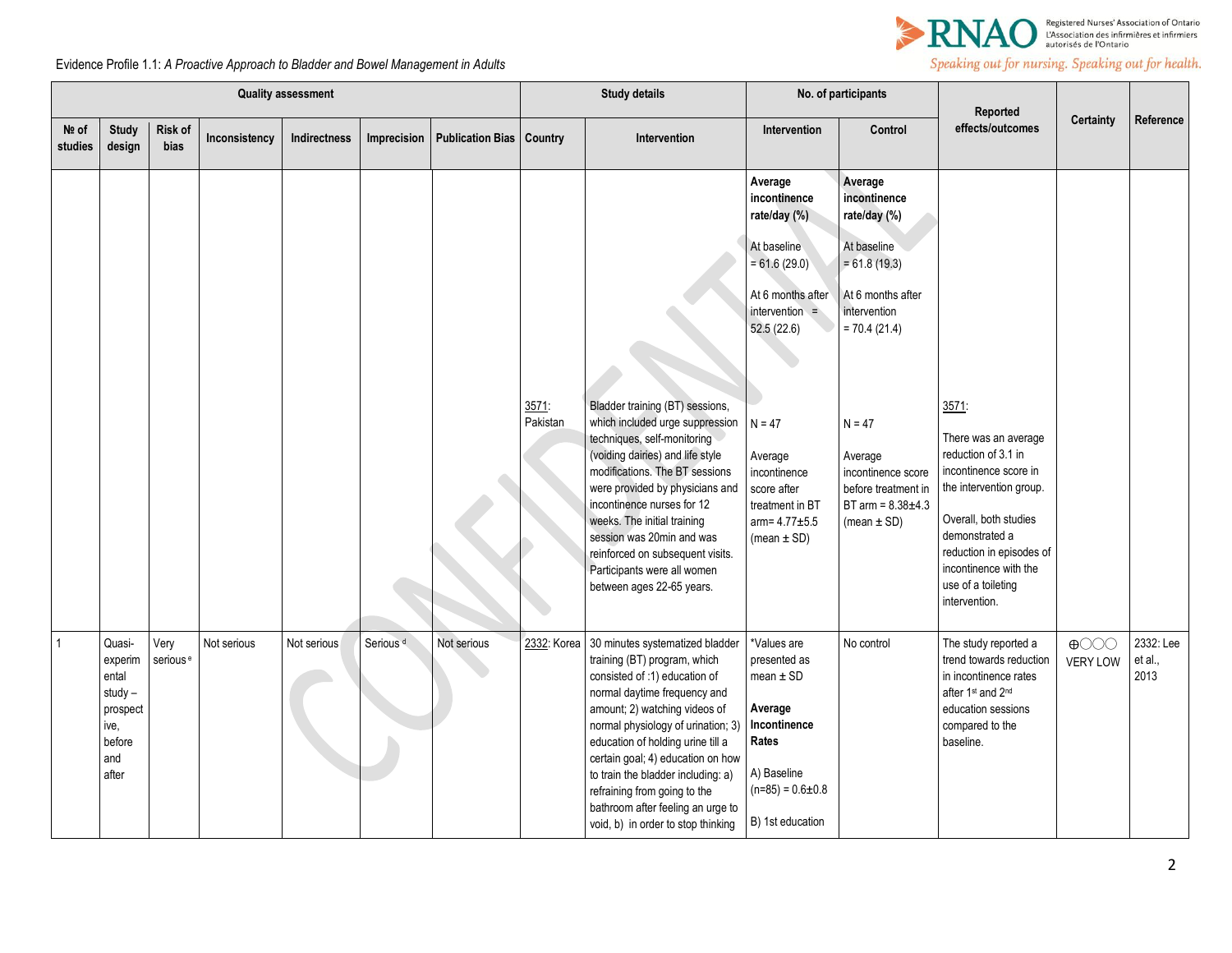

# Evidence Profile 1.1: *A Proactive Approach to Bladder and Bowel Management in Adults*

|                  |                                                           |                              |                                                                          | <b>Quality assessment</b> |                      |                                   | <b>Study details</b> |                                                                                                                                                                                                                                                                                                                                                                                             | No. of participants                                                                                                                                   |                                                                                                      | Reported                                                                                                                                                                                                                                                                                              |                                                      |                                |
|------------------|-----------------------------------------------------------|------------------------------|--------------------------------------------------------------------------|---------------------------|----------------------|-----------------------------------|----------------------|---------------------------------------------------------------------------------------------------------------------------------------------------------------------------------------------------------------------------------------------------------------------------------------------------------------------------------------------------------------------------------------------|-------------------------------------------------------------------------------------------------------------------------------------------------------|------------------------------------------------------------------------------------------------------|-------------------------------------------------------------------------------------------------------------------------------------------------------------------------------------------------------------------------------------------------------------------------------------------------------|------------------------------------------------------|--------------------------------|
| Nº of<br>studies | <b>Study</b><br>design                                    | Risk of<br><b>bias</b>       | Inconsistency                                                            | <b>Indirectness</b>       | Imprecision          | <b>Publication Bias   Country</b> |                      | Intervention                                                                                                                                                                                                                                                                                                                                                                                | Intervention                                                                                                                                          | Control                                                                                              | effects/outcomes                                                                                                                                                                                                                                                                                      | Certainty                                            | Reference                      |
|                  |                                                           |                              | Quality of Life (measured using questionnaires IIQ-SF73, OAB-q4, SF-365) |                           |                      |                                   |                      | about voiding, ceasing action<br>and thought temporarily, and c)<br>performing pelvic floor exercises<br>5 to 6 times<br>1 month after the first BT,<br>patients received a reinforcement<br>BT of the same educational<br>content.<br>The average follow up period<br>was 13.5±12.8 weeks.<br>Participants were men and<br>women aged 40 and above.                                        | $(n=69) = 0.5 \pm 0.6$<br>C) 2nd education<br>$(n=39) = 0.5 \pm 0.6$<br>Between (A) and<br>$(B)$ , p= 0.278<br>Between (B) and<br>$(C)$ , $p = 0.058$ |                                                                                                      |                                                                                                                                                                                                                                                                                                       |                                                      |                                |
|                  | <b>RCT</b>                                                | Serious <sup>f</sup>         | Not serious                                                              | Not serious <sup>c</sup>  | Serious <sup>d</sup> | Not serious                       | 3571:<br>Pakistan    | Bladder training (BT) sessions,<br>which included urge suppression<br>techniques, self-monitoring<br>(voiding dairies) and life style<br>modifications. The BT sessions<br>were provided by physicians and<br>incontinence nurses for 12<br>weeks. The initial session was<br>20min and was reinforced on<br>subsequent visits. Participants<br>were all women between ages<br>22-65 years. | $N = 47$<br>Average QOL<br>score after<br>treatment in BT<br>arm= $5.34 \pm 5.8$<br>(mean $\pm$ SD)                                                   | $N = 47$<br>Average QOL<br>score before<br>treatment in BT<br>arm= $8.30 \pm 5.7$<br>(mean $\pm$ SD) | The mean difference in<br>QOL scores = $2.95 \pm 7.5$<br>$(p = 0.009)$ . There was<br>an improvement in QOL<br>scores after the BT<br>intervention.<br>*QOL was measured<br>using IIQ-SF7<br>questionnaire. The<br>scores range from 0 to<br>100; higher scores<br>indicate lower quality of<br>life. | $\oplus \oplus \odot \odot$<br>LOW                   | 3571:<br>Rizvi et<br>al., 2018 |
|                  | Quasi-<br>experim<br>ental-<br>prospect<br>ive,<br>before | Very<br>Serious <sup>e</sup> | Not serious                                                              | Not serious               | Serious <sup>d</sup> | Not serious                       | 2332: Korea          | 30 minutes systematized bladder<br>training (BT) program, which<br>consisted of :1) education of<br>normal daytime frequency and<br>amount; 2) watching videos of<br>normal physiology of urination; 3)                                                                                                                                                                                     | <b>HRQOL Total</b><br>(OAB-q)<br>A) Baseline<br>$(n=85) =$                                                                                            | No control                                                                                           | HRQOL Total (OAB-q) -<br>The study reported an<br>improvement in HRQOL<br>after the first education<br>session compared to<br>baseline. The study                                                                                                                                                     | $\bigoplus$ $\bigodot$ $\bigodot$<br><b>VERY LOW</b> | 2332: Lee<br>et al.,<br>2013   |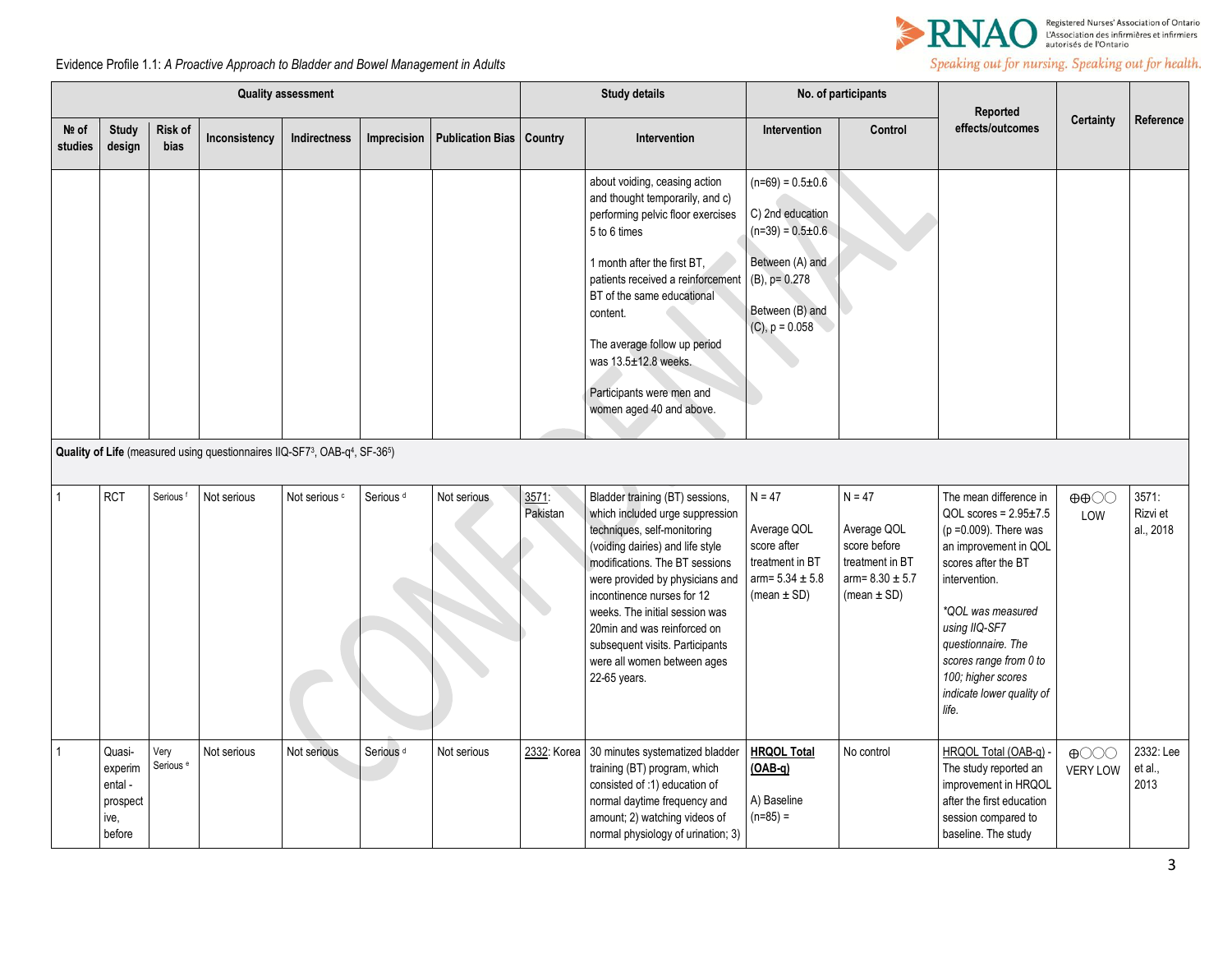

# Speaking out for nursing. Speaking out for health.

Evidence Profile 1.1: *A Proactive Approach to Bladder and Bowel Management in Adults*

|                  |                        |                 |                                                                    | <b>Quality assessment</b> |                      |                                   | <b>Study details</b>  |                                                                                                                                                                                                                                                                                                                                                                                                                                                                                                                                                                                 | No. of participants                                                                                                                                                                                                                                                                                                                                                 |          |                                                                                                                                                                                                                                                                                                                                                                                                                                                                                     |                                 |            |
|------------------|------------------------|-----------------|--------------------------------------------------------------------|---------------------------|----------------------|-----------------------------------|-----------------------|---------------------------------------------------------------------------------------------------------------------------------------------------------------------------------------------------------------------------------------------------------------------------------------------------------------------------------------------------------------------------------------------------------------------------------------------------------------------------------------------------------------------------------------------------------------------------------|---------------------------------------------------------------------------------------------------------------------------------------------------------------------------------------------------------------------------------------------------------------------------------------------------------------------------------------------------------------------|----------|-------------------------------------------------------------------------------------------------------------------------------------------------------------------------------------------------------------------------------------------------------------------------------------------------------------------------------------------------------------------------------------------------------------------------------------------------------------------------------------|---------------------------------|------------|
| Nº of<br>studies | <b>Study</b><br>design | Risk of<br>bias | Inconsistency                                                      | Indirectness              | Imprecision          | <b>Publication Bias   Country</b> |                       | Intervention                                                                                                                                                                                                                                                                                                                                                                                                                                                                                                                                                                    | Intervention                                                                                                                                                                                                                                                                                                                                                        | Control  | Reported<br>effects/outcomes                                                                                                                                                                                                                                                                                                                                                                                                                                                        | <b>Certainty</b>                | Reference  |
|                  | and<br>after           |                 |                                                                    |                           |                      |                                   |                       | education of holding urine till a<br>certain goal; 4) education on how<br>to train the bladder including: a)<br>refraining from going to the<br>bathroom after feeling an urge to<br>void, b) in order to stop thinking<br>about voiding, ceasing action<br>and thought temporarily, and c)<br>performing pelvic floor exercises<br>5 to 6 times<br>1 month after the first BT.<br>patients received a reinforcement<br>BT of the same educational<br>content.<br>The average follow up period<br>was 13.5±12.8 weeks.<br>Participants were men and<br>women aged 40 and above. | $63.0 + 26.3$<br>B) 1st education<br>$(n=69) =$<br>$51.1 \pm 22.6$<br>C) 2nd education<br>$(n=39) =$<br>49.6±22.6<br>Between (A) and<br>$(B)$ , p= <0.001<br>Between (B) and<br>$(C)$ , p = 0.564<br>QOL (SF-36) - 8<br><b>DOMAINS</b><br>*Values are<br>presented as<br>mean $\pm$ SD<br>See p. 14 (Table<br>2) of study 2332<br>for scores of<br>these 8 domains. |          | reported a trend<br>towards improvement in<br>HRQOL between 1st<br>and 2 <sup>nd</sup> BT education<br>sessions.<br>SF-36 - Among the SF-<br>36 domains, the Role-<br>physical domain<br>showed improvement<br>after the first BT and<br>the General Health<br>domain showed<br>improvement after the<br>second BT.<br>For the remaining 6<br>domains, the study<br>reported a trend<br>towards improvement in<br>QOL between baseline,<br>after 1st and 2nd<br>education sessions. |                                 |            |
|                  | <b>RCT</b>             | Not             | Use of Incontinence Products (measured objectively)<br>Not serious | Not serious               | Serious <sup>d</sup> |                                   |                       |                                                                                                                                                                                                                                                                                                                                                                                                                                                                                                                                                                                 | $N = 26$                                                                                                                                                                                                                                                                                                                                                            | $N = 22$ |                                                                                                                                                                                                                                                                                                                                                                                                                                                                                     |                                 | 177: Lai & |
|                  |                        |                 |                                                                    |                           |                      | Not serious                       | 177: Hong<br>izan a c | Prompted voiding intervention<br>والتناقي والمستوط المستحسن ويستردها المستور وتناجله                                                                                                                                                                                                                                                                                                                                                                                                                                                                                            |                                                                                                                                                                                                                                                                                                                                                                     |          | 177: There was a<br>الأنفر المتحدد المتعلقة المتحدث والمتحدد والمتحدة                                                                                                                                                                                                                                                                                                                                                                                                               | $\oplus \oplus \oplus \bigcirc$ | $M -$      |

| <b>RC</b> | l Not                | Not serious | Not serious | I Serious <sup>d</sup> | Not serious | 7: Hona | Prompted voiding intervention                              | $N = 26$ | $N = 22$            | There was a             | ⊕⊕⊕⊝     | -177: La |
|-----------|----------------------|-------------|-------------|------------------------|-------------|---------|------------------------------------------------------------|----------|---------------------|-------------------------|----------|----------|
|           | serious <sup>a</sup> |             |             |                        |             | Kona    | delivered by nursing home staff                            |          |                     | reduction in the use of | Moderate | Wan      |
|           |                      |             |             |                        |             |         | [5] (5 nursing homes) to its residents   *Values are given |          | l *Values are given | I incontinence products |          | (2017)   |
|           |                      |             |             |                        |             |         | for 6 months. The residents were 1                         |          |                     | per day after the       |          |          |
|           |                      |             |             |                        |             |         |                                                            |          |                     |                         |          |          |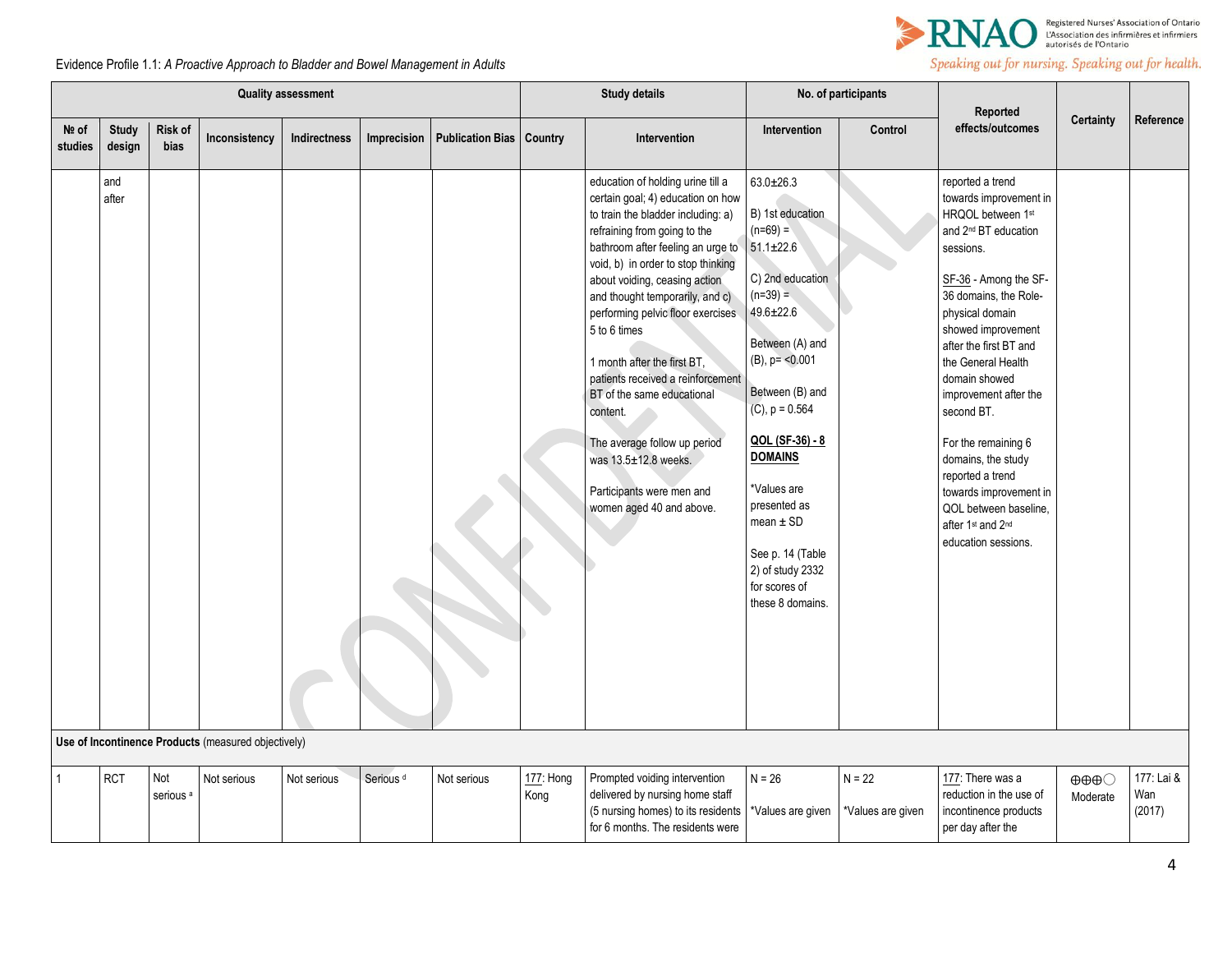

### Speaking out for nursing. Speaking out for health.

Evidence Profile 1.1: *A Proactive Approach to Bladder and Bowel Management in Adults*

|                  | <b>Quality assessment</b> |                 |               |              |             |                                 |  | <b>Study details</b>                                                                                                                                                              |                                                                                                                                                                                                                                                                                                                                  | No. of participants                                                                                                                                                                                                                                                                                                              |                              |           |           |
|------------------|---------------------------|-----------------|---------------|--------------|-------------|---------------------------------|--|-----------------------------------------------------------------------------------------------------------------------------------------------------------------------------------|----------------------------------------------------------------------------------------------------------------------------------------------------------------------------------------------------------------------------------------------------------------------------------------------------------------------------------|----------------------------------------------------------------------------------------------------------------------------------------------------------------------------------------------------------------------------------------------------------------------------------------------------------------------------------|------------------------------|-----------|-----------|
| Nº of<br>studies | <b>Study</b><br>design    | Risk of<br>bias | Inconsistency | Indirectness | Imprecision | <b>Publication Bias Country</b> |  | Intervention                                                                                                                                                                      | Intervention                                                                                                                                                                                                                                                                                                                     | Control                                                                                                                                                                                                                                                                                                                          | Reported<br>effects/outcomes | Certainty | Reference |
|                  |                           |                 |               |              |             |                                 |  | prompted to void every 2 to 2.5<br>hours from 7:00AM to 7:00PM for<br>7 days a week. The participants<br>were adults 65 years and older.<br>Control group received usual<br>care. | as mean (SD)<br>Average wet<br>episodes/day<br>(number of times<br>wet diapers were<br>collected per day)<br>At baseline<br>$= 3.7(1.8)$<br>At 6 months after<br>intervention<br>$= 3.1(1.4)$<br>Average<br>incontinence<br>rate/day (%)<br>At baseline<br>$= 61.6(29.0)$<br>At 6 months after<br>$intervention =$<br>52.5(22.6) | as mean (SD)<br>Average wet<br>episodes/day<br>(number of times<br>wet diapers were<br>collected per day)<br>At baseline<br>$= 3.7(1.2)$<br>At 6 months after<br>intervention<br>$= 4.2(1.3)$<br>Average<br>incontinence<br>rate/day (%)<br>At baseline<br>$= 61.8(19.3)$<br>At 6 months after<br>intervention<br>$= 70.4(21.4)$ | intervention.                |           |           |

1. UDI-SF6: Urogenital Distress Inventory Short Form 6

ICIQ-OAB: International Consultation on Incontinence Questionnaire for Overactive Bladder

3. IIQ-SF7: Incontinence Impact Questionnaire Short Form 7

4. OAB-q: Overactive Bladder Questionnaire

5. SF-36: Short Form 36-item Health Survey

## **Explanations**

a. Based on the Risk of Bias tool for Randomized Controlled Trials, the studies had some concerns related to risk of bias due to limitations in how the studies were conducted. Therefore, we downgraded by 0.5.

b. The data collection tools varied between studies; therefore we downgraded by 0.5.

c. In study 3571, bladder training was part of a multi component program. Further, all participants in this study were women. Therefore, we downgraded by 0.5.